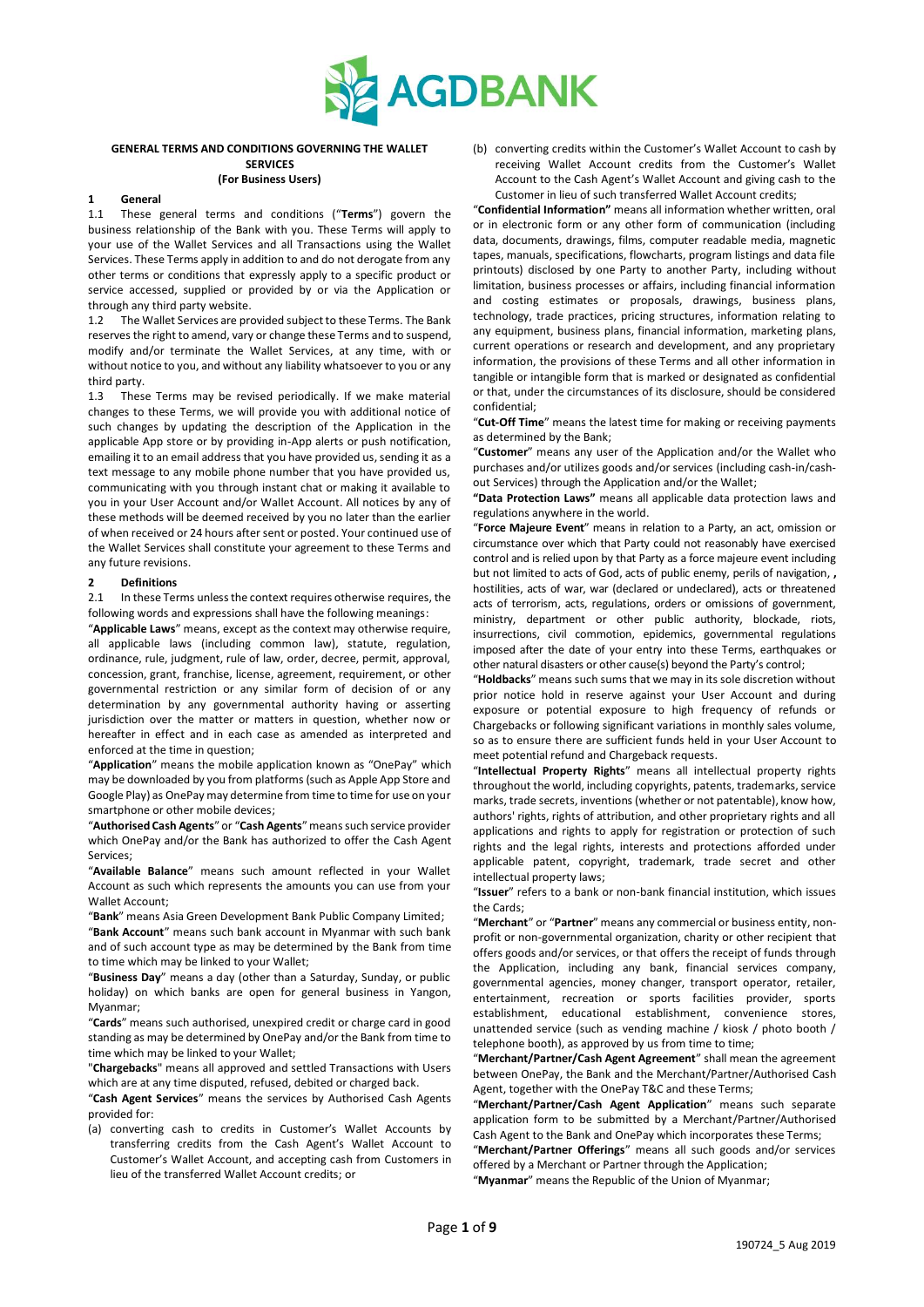

"**OnePay**" means One Pay Company Limited;

"**OnePay Services**" means all or any of the services provided by OnePay to you as stipulated in the Merchant/Partner/Cash Agent Application;

"**OnePay T&C**" means the terms and conditions governing the OnePay Services;

"**Operating Regulations**" means such regulations, guidelines and/or manuals addressing procedural and/or operational matters as may be published by OnePay and/or the Bank from time to time;

"**Other Payment Products**" means charge, credit, debit, stored value or smart cards, digital mobile wallets, stored value facility, prepaid cards and other account access devices, or other payment cards, services, or payment products, other than the Wallet Services provided by the Bank; "**Personal Data**" means any information relating to an identified or identifiable natural person that is protected by applicable data protection laws.

"**Privacy Policy**" means the prevailing privacy policy of the Bank which can be accessed a[t http://www.agdbank.com;](http://www.agdbank.com/)

"**Regulators"** means the Central Bank of Myanmar and such other governmental authority or regulators having jurisdiction over the Bank and/or OnePay, including but not limited to bodies or associations regulating the Bank and/or OnePay;

"**System**" means such software and systems owned and/or licensed, operated and managed by OnePay, the Bank and/or its service providers and which facilitates and/or enables payment for a Transaction to be effected;

"**Transactions**" means any act initiated by a payer or recipient, of placing, transferring or withdrawing funds to or from the Wallet, including but not limited to money transfer payments and receipts, payments for goods and services, utility and other bill payments, deposits and withdrawals from the Wallet;

"**Transaction limits**" means such transaction limits (such as minimum and maximum transaction amounts) in connection with the Wallet Services as may be imposed by the Bank from time to time;

"**User**", "**you**", or "**your**" means a Merchant or Partner or Cash Agent (as the context may require) who sets up and maintains a User Account and/or Wallet Account for commercial or business purposes or any other user of the Wallet Services;

"**User Account**" means your account set and maintained for commercial or business purposes by you with OnePay for accessing the OnePay Services, which is associated with your Wallet Account;

"**User Data**" means all identifiable information about users of the Wallet Services and/or Customers generated or collected by OnePay, the Bank and/or the Merchant/Partner/Cash Agent, including but not limited to User Account/Wallet Account information, names, shipping addresses, email addresses, phone numbers, Customer/user preferences and tendencies and financial transaction data;

"**Wallet Account" or "Wallet"** means the account set up and maintained for commercial or business purposes by you with the Bank for accessing the Wallet Services, which is associated with your User Account; "**Wallet Services**" means:

- (a) the transfer of funds from your Wallet to recipients holding a Wallet account with us; and
- (b) the receipt into your Wallet of funds from recipients holding a Wallet account with us;

and any of the related services provided by us to you via your Wallet Account, including payment for bills, and for goods and/or services from Merchants or Partners;

"**we**", "**us**" "**our**" shall mean the Bank.

2.2 Unless otherwise specified in these Terms, any reference to a statute or legislation shall include any subsidiary legislation made from time to time.

2.3 Reference to a time and date concerning the performance of any obligation by a Party is reference to a time and date in Myanmar.

2.4 A "day", "month" and "year" refers respectively to a day, month and year in a Gregorian calendar.

# **3 Risks associated with using the Wallet Services**

3.1 You acknowledge that there are inherent risks in conducting transactions over the internet or electronic networks and you have voluntarily assumed those risks by entering into any Transactions.

3.2 If you transfer funds using the value in your Wallet to another User's Wallet, or receive transfers of funds from another User's Wallet, you agree that we shall have no responsibility for any dispute arising from such fund transfers between you and any other User, save where arising due to any technical malfunctions or errors in our systems, in which case, you should contact us immediately.

# **4 Your contractual relationship with Customers**

4.1 Except for our role in offering the Wallet Services, we are not involved in any underlying transaction between you or any other User or Customer. Each Customer that you transact with is responsible for making payment in the manner agreed between you and the Customer. In such a case, you enter into a direct and legally binding contractual relationship with the respective Customer. We act solely as an intermediary between you and the respective Customer and will not be responsible for any claims in relation to the transaction. You are solely responsible for all charges, fees, duties, taxes, and assessments arising out of the use of the Wallet Services and Transactions made.

4.2 In the event that you would like to impose additional terms and conditions on your Customers (including but not limited to fees, costs, charges, return and refund policies where applicable), you shall be required to communicate such additional terms and conditions to your Customers before the conclusion of a Transaction.

4.3 We may, at our absolute discretion, facilitate and assist you with any such disputes between you and a Customer at your request but we do not represent or warrant that our involvement will necessarily result in the dispute or query being resolved. You agree to release us and our respective officers, directors, agents, employees, and suppliers from all claims, demands, and damages of any kind arising out of your dispute with a Customer and our review of your dispute claim.

# **5 Use and access; Setting up of account**

5.1 To use and access the Wallet Services, you are required to:

- 5.1.1 download the Application and to set up a User Account through the Application with a username and password (together, "**User Account Credentials**"). OnePay may require you to provide certain registration information about yourself (such as name, government issued identification number, mobile number, email address, date of birth, address, etc.); and
- 5.1.2 apply for and set up a separate Wallet Account through the Application with a username and password ("**Wallet Account Credentials**"). We reserve the right to request you to submit additional know-your-client information/documents from time to time as part of ongoing monitoring and due diligence and to comply with Applicable Laws. Your Wallet is only supported by and may only be accessed via the Application and will be linked to your User Account. You may add or link your Cards and/or Bank Account to your Wallet via the Application.

5.2 We may require you to take further steps to authenticate your User Account and/or Wallet Account and may ask you for further information and/or documentation and/or require you to take steps to confirm ownership of your email address, mobile number and/or Bank Accounts or Cards linked to your Wallet Account. You authorize us to take any steps and/or make any inquiries which we consider necessary to validate and/or verify your information, including verifying your information against third party databases or through other sources. When we carry out these inquiries, you acknowledge and agree that your personal information may be disclosed to consumer reporting, fraud prevention, financial crime or other agencies and that these agencies may respond to our inquiries. Additionally, we may require you to wait some amount of time after completion of a Transaction before permitting you to use further Wallet Services and/or before permitting you to engage in Transactions beyond certain volume or monetary limits. 5.3 By registering for a User Account and/or Wallet Account, you represent that you:

5.3.1 are a business entity duly registered and authorized to do business in Myanmar, a non-governmental organization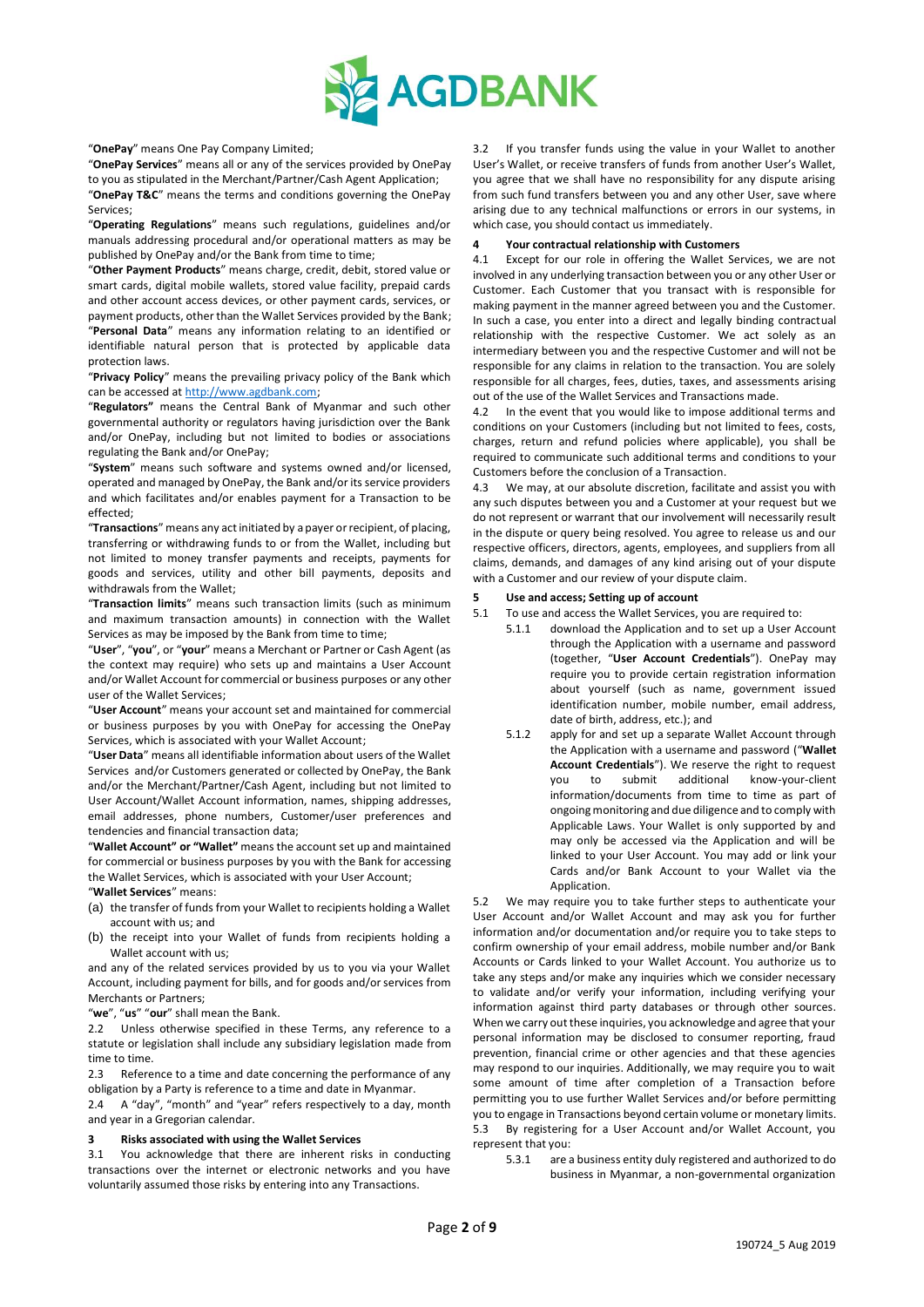

registered with the General Administration Department under the Ministry of the Union Government of Myanmar and validly existing and operating lawfully under the laws of Myanmar, or an individual, who is lawfully present in Myanmar and operates a legitimate business under the laws of Myanmar; and

- 5.3.2 have the requisite corporate approvals for use of the Wallet Services;
- 5.3.3 are not engaged in and will not engage in any unlawful or prohibited activities; and
- 5.3.4 all information supplied by you is true, accurate and up to date.

5.4 We reserve the right to decline your User Account and/or Wallet Account registration and/or limit the number of User Accounts and/or Wallet Account that you may hold in our sole discretion without giving any reasons.

5.5 You agree to be financially responsible for all uses of the Wallet by you and those using your Wallet Account.

5.6 You shall not divulge your User Account Credentials or Wallet Account Credentials, including your password to anyone or permit or grant a right to any unauthorized persons to use your User Account or Wallet Account to access the Wallet Services.

5.7 You are responsible for keeping your email address and telephone number up to date in your User Account in order to receive any communications, notices or alerts that we may send you.

5.8 We take no responsibility for any loss or damage that occur as a result of a disclosure by you of your User Account Credentials or Wallet Account Credentials to third parties, or through any unauthorized access to your personal information due to no fault of ours and/or your failure to follow or act on any notices or alerts that we may send to you.

5.9 If you are in breach, or if we perceive a danger that you will be in breach, of any of these Terms, we reserve our right to cancel your access to the Wallet Services and to suspend and/or terminate your User Account and/or Wallet Account or (where applicable) to remove or edit Merchant/Partner Offerings by you without giving you a reason and/or without further reference to you.

5.10 You acknowledge that the information submitted by you in connection with your use of the Wallet Services or information submitted while using the Wallet Services may be shared with third parties *inter alia*, to facilitate the provision of the Wallet Services. You further acknowledge and agree that we may refer any suspected illegal, fraudulent or abusive activity to appropriate law enforcement authorities. If requested by any regulators, a government or law enforcement body, private investigator, rightful owner or interest holder and/or any injured third party or as a result of a subpoena or other legal action, or if we have reasonable grounds to believe that you are in breach of any of these Terms or if we are of the view, in our sole and absolute discretion, that it would be in our best interest to do so, we reserve the right to share your identity, registration information or other account information. We shall not be liable for damages or results arising from such disclosure, and you agree not to bring any action or claim against us for such disclosure.

5.11 The Wallet Services cater predominantly to those who access the Wallet Services from Myanmar. If you choose to access or use the Wallet Services from locations outside Myanmar, you do so of your own accord. Regardless of the location from which such access is made, you are solely responsible for the consequences and for compliance with all applicable laws. Some of the Wallet Services may not be available generally or more specifically to residents of certain jurisdictions.

5.12 You agree that we may at our sole discretion, utilize the services of other service providers and agents and on such terms as we may determine, in relation to the Wallet Services.

# **6 Authorised Cash Agent's general responsibilities**

6.1 Authorised Cash Agents shall offer Cash Agent Services free of charge to the Users at such of its premises specified in the Merchant/Cash Agent Application ("**Specific Premises**"). The Cash Agent Services shall be subject to such minimum amount and maximum limits per Transaction and daily limits as stipulated in the Merchant/Partner/Cash Agent Application ("**Applicable Cash Limits**").

6.2 The Authorised Cash Agents shall:

- 6.2.1 create awareness of the Wallet Services, including explaining to potential users the various features, processes and other details relating to the Wallet Services;
- 6.2.2 display prominently such promotional materials, signage and other marketing brochures, posters etc. to inform the public of the availability of the Cash Agent Services at its Premises;
- 6.2.3 display prominently at its Premises, the Applicable Cash Limits;
- 6.2.4 maintain such records of details of all Transactions with Customers in such form and manner as we may require from time to time; and
- 6.2.5 maintain sufficient cash balances to facilitate cashin/cash-out Transactions;
- 6.2.6 maintain adequate manpower and resources to ensure that it is able to provide the Cash Agent Services during the Cash Agent's operating hours;
- 6.2.7 comply with such service level agreement (if any) agreed in the Merchant/Partner/Cash Agent Application; and
- 6.2.8 promptly notify us of all incidents of fraudulent or suspicious Transactions.

# **7 Minimum balances; Deposits**

7.1 We reserve the right to require you to maintain a minimum credit balance in your User Account. Any such minimum credit balance may be notified by us to you from time to time.

7.2 We shall be entitled and you hereby authorise us to debit directly without prior notice all fees, charges and any other sums payable by the Merchant/Partner/Cash Agent to us under these Terms, including any amount that is wrongly credited to you, from your Wallet Account. You agree to execute and furnish such additional authority in writing as may be required by us for the purpose of effecting the direct debits from the designated Wallet Account.

7.3 The Bank will be responsible for depositing amounts into the Wallet Account, in accordance with the Transactions. The Merchant/Partner/Cash Agent acknowledges that the Bank may temporarily adjust the amount remitted to Merchant/Partner/Cash Agent and/or remittance frequency.

7.4 We may, at any time, require the Merchant/Partner/Cash Agent to pay to us a deposit to guarantee the due performance and observance by Merchant/Partner/Cash Agent of these Terms, and the fulfilment by Merchant/Partner/Cash Agent of its obligations hereunder.

7.5 Where required to make such deposit, the Merchant/Partner/Cash Agent shall pay to us a deposit in the amount and by such date as may be specified to the Merchant/Partner/Cash Agent by us. We shall be entitled at its option at any time to off-set any amounts due and owing by Merchant/Partner/Cash Agent to us under or in connection with these Terms or any damages payable by the Merchant/Partner against the deposit. Our rights hereunder shall be in addition to and without prejudice to any other right of action or other remedy available to us. As soon as practicable after the termination of the Agreement, we shall refund the deposit without interest to Merchant/Partner/Cash Agent less such sum as we may be entitled to deduct hereunder.

# **8 Topping up your Wallet Account**

8.1 In order to be able to make payments using the Wallet Account, you or a third party will need to top-up your Wallet Account by any of the following methods or by such other means prescribed by us from time to time:

- 8.1.1 transfers from Cards and/or Bank Accounts linked to your Wallet Account;
- 8.1.2 transfer from other supported pre-paid wallets/stored value facilities (if any) as we may notify you from time to time.

8.2 If you link a Bank Account or Card to your Wallet, you may add funds to your Wallet, withdraw money from your Wallet, or send a payment using your linked Bank Account or linked Card. You should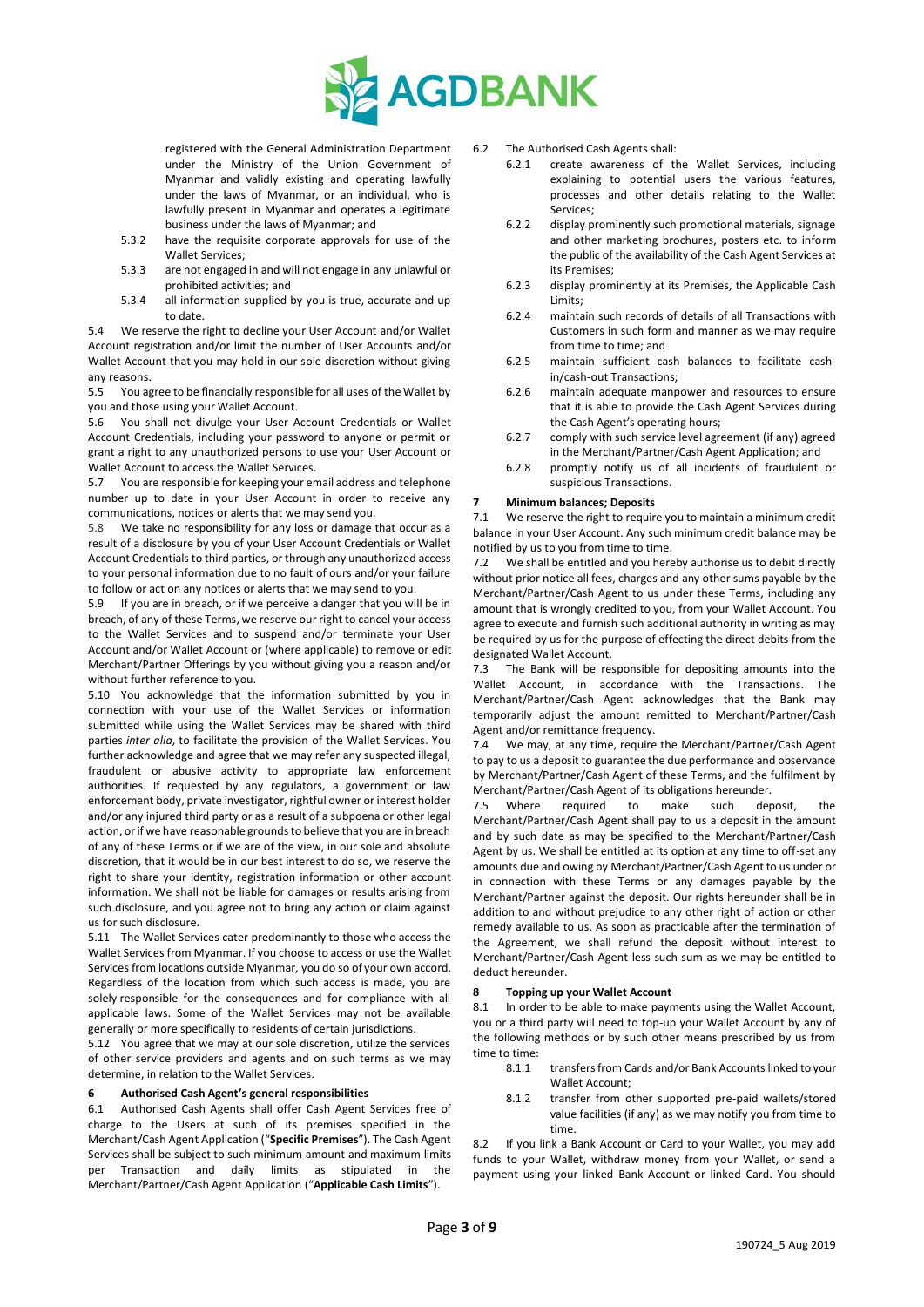

ensure that you have sufficient credit limit and / or cash balance to complete such Transaction. You understand that your bank and/or an Issuer may charge you fees for sending or receiving funds to your Wallet. You may be charged fees even when your transaction is domestic and does not require a currency conversion. We are not liable for any fees charged to you by your bank or Issuer or other financial institution due to your usage of the Wallet Services or for topping up your Wallet. When you make a payment that is funded by your Bank Account, you are authorizing us to initiate an electronic transfer from your linked Bank Account in the amount you specify. You are solely responsible for complying with any terms set by your bank with respect to your Bank Account, including any fee terms, such as non-sufficient fund or overdraft fee terms.

8.3 By registering and linking your Cards to your Wallet Account, you authorize us to confirm that such Cards are in good standing with the Issuer, including, but not limited to, us submitting a request for a payment authorization and/or debit to the relevant Card, in accordance with the relevant card association rules as applicable. You also authorize us to obtain from time to time a credit report and/or to otherwise make credit or other background inquiries as we deem appropriate to evaluate your Wallet Account for or continued use of the Wallet Services. You may remove any Bank Account or Card linked to your Wallet Account at any time through the Application.

8.4 If you top up your Wallet Account through Cards transfer or Bank Account transfer, you acknowledge that normal Automated Clearing House clearing times will apply. Generally, funds transferred or paid by you or a third party will be credited to your Wallet Account on the Business Day they are received by us. If we receive funds after the Cut-Off Time on a Business Day or on a day that is not a Business Day, funds will be deemed to have been received on the next Business Day. We shall not be responsible for the funds until they are received by us.

8.5 You should regularly reconcile incoming payments with your own records. You should be aware that the crediting of funds to your Wallet does not mean that these transactions cannot be reversed. We reserve the right to reverse a payment to your Wallet where the payer or the payer's bank has reversed (or is reasonably likely to reverse) a payment to your Wallet.

8.6 It is your responsibility to ensure that accurate, complete and correct references are ascribed for each incoming payment so that we can credit the funds into your Wallet. If no reference or an incorrect reference is provided, we will not be able to credit your Wallet. In such cases, we will not be liable for any loss you incur, although we will use reasonable efforts to investigate and credit or return incorrect and inaccurately referenced payments into or from your Wallet.

8.7 No interest will be payable by us to you on the Available Balance reflected on the Wallet.

8.8 The Wallet is linked to your User Account. It is not a deposit account and is not covered by the law on deposit insurance in Myanmar.

# **9 Withdrawals and Payments**

9.1 The Available Balance in your Wallet may be withdrawn at any time. Withdrawal may be effected through a transfer to a Bank Account linked to your Wallet which you designate for such purpose at any time and you acknowledge that such transfer may be subject to delays as a result of operational issues beyond our control.

9.2 If you transfer funds using the value in your Wallet Account to another User's Wallet Account, or receive transfers of funds from another User's Wallet Account, you agree that we shall have no responsibility for any dispute arising from such fund transfers between you and any other User, save where arising due to any technical malfunctions or errors in our systems, in which case, you should contact us immediately.

9.3 In the event that the Available Balance in your Wallet exceeds the amount that you can hold in your Wallet (in accordance with Claus[e 11.1](#page-3-0) below), we will transfer the sum of Available Balance which exceeds the limit to your linked Bank Account. We reserve the right to charge you a reasonable fee for such transfer. It is your responsibility to ensure that the Bank Account details provided are correct. We shall bear no responsibility in the event that the Bank Account details provided are incorrect in any way.

9.4 You shall be able to make payments from the Wallet only to the extent of the amount loaded into the Wallet. You cannot use the Wallet Services to send funds you don't have. When you initiate a Transaction through your Wallet, you must have enough funds in your Wallet to support that transaction, or we will not permit it to go through. The Wallet may be used for Transactions throughout Myanmar in Myanmar Kyats only. You cannot have a negative balance in your Wallet and you cannot incur overdrafts.

9.5 All payment instructions must be made through your Wallet Account which may be accessed via the Application.

9.6 It is your responsibility to ensure that accurate, complete and correct payment instructions for the beneficiary of a payment (including payments to yourself) are provided to us through the Application. This includes but is not limited to providing us with correct details for the beneficiary to which you would like the payment sent. If you provide incorrect beneficiary details we will not be liable for any loss you incur, although we will use reasonable efforts to assist you in the recovery of your payment. We reserve the right to charge you a fee to cover our reasonable costs for doing so.

9.7 You may revoke or cancel a payment instruction for a future outgoing payment transaction at any time prior to payment execution through the Application. We are not liable for any losses incurred in circumstances where erroneous duplicate payment instructions are sent to us by you.

9.8 If we receive a payment instruction by the Cut-Off Time on a Business Day, your payment instruction will be deemed to have been received by us on that Business Day. If your payment instruction is received after the Cut-Off Time or on a day that is not a Business Day, your payment instruction will be deemed to have been received on the next Business Day.

9.9 We may in our sole discretion refuse to execute any Transactions, your payment instructions or other use of the Wallet Services, including where you are in material breach of this Agreement or if we reasonably believe the payment to be unlawful or fraudulent. In these circumstances we shall notify you of the same, stating wherever possible the reasons for our refusal, and the procedure for rectifying any payment detail errors that led to the refusal. We reserve the right to charge you a fee to cover our reasonable costs for doing so. We are not obliged to notify you of our refusal or reasons for our refusal to execute your payment instruction where we reasonably believe that such a notification would be unlawful or would compromise reasonable security measures.

9.10 Transactions may also be delayed due to our or a third party's compliance with its obligations under Applicable Laws.

#### **10 Prohibited Payments**

10.1 We reserve the right to prohibit and/or refuse to process certain categories of Transactions, such as payments in relation to gaming, activities which promote goods or services related to racism, religious persecution, hate, violence, sexism, drugs & illicit substances and related paraphernalia or politics.

10.2 You must not use your Wallet Account or Wallet for any illegal purposes including without limitation fraud and money laundering. If You conduct or attempt to conduct any Transaction in violation of the prohibitions, we reserve the right to reverse the Transaction, and/or close or suspend your Wallet and/or report the transaction to the relevant law enforcement agency and/or claim damages from you.

# **11 Transaction Limits and monitoring**

<span id="page-3-0"></span>11.1 We may, at our discretion or if required by law, impose limits on the amount of payments you can make through the Wallet Services or the amount that you can receive, hold in, or top-up to, your Wallet at any point in time and on the amount of top-ups and number of times you may carry out a top-up transaction within a particular time period without prior notice to you, including without limitation individual or aggregate transaction limits on the value or number of transactions during any specified time period(s). If you have a Verified Account or if you meet certain requirements that we may impose from time to time or as required by law, we may in our sole discretion increase your limits. 11.2 You understand that in order to manage risk and to prevent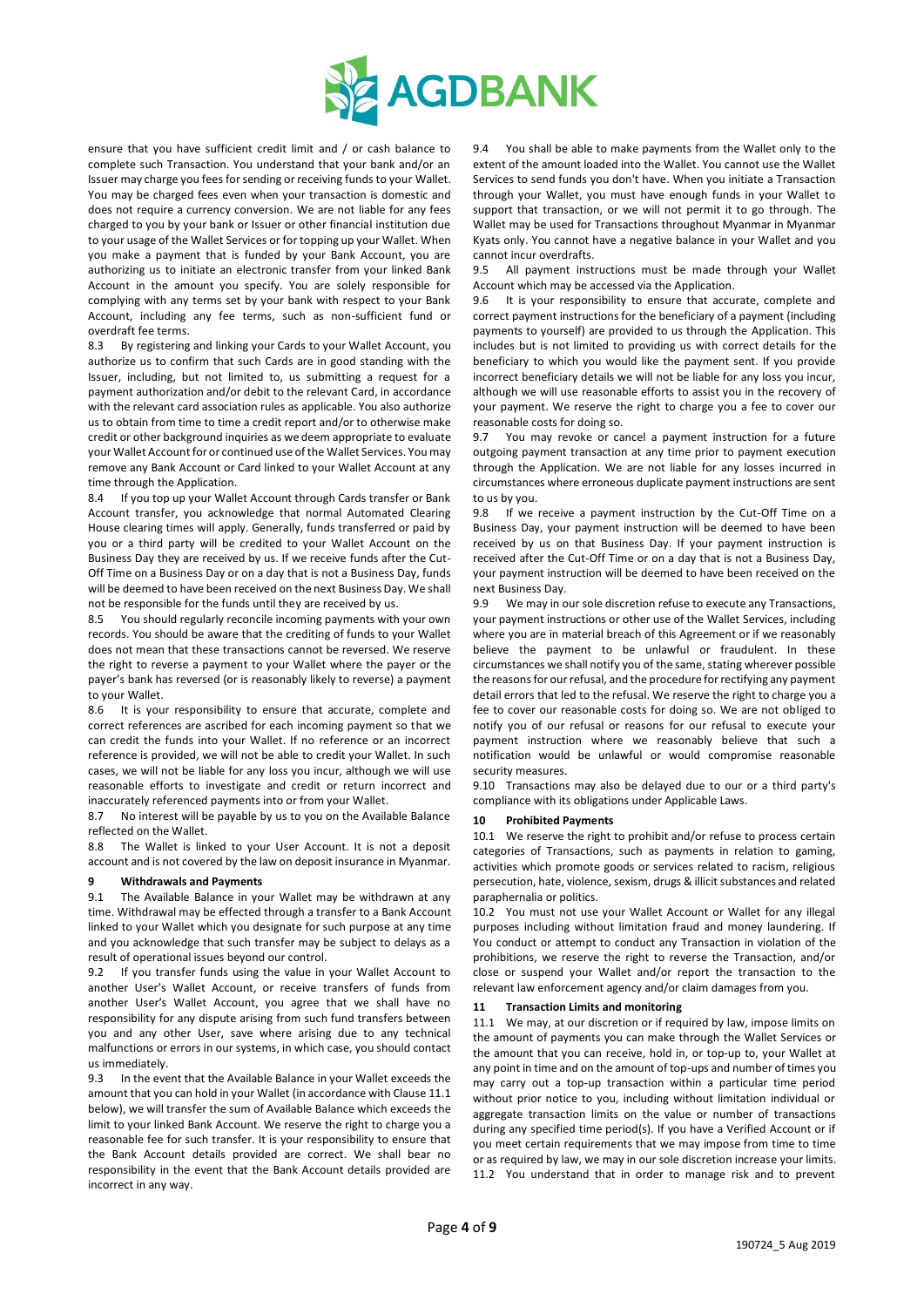

fraudulent transactions, we may monitor Transactions made with your Wallet and/or limit the funding sources available for your use to fund any particular Transaction. If any of your Transactions is classified as a highrisk Transaction or is suspected of fraud, we will place a hold on the Transaction and may ask you for more information on you and your funding source. We may also refuse to accept funds you want to transfer to your Wallet or decline to process any Transactions:

- 11.2.1 until we have verified the authenticity of such Transaction; or
- 11.2.2 for any reason concerning our compliance with financial crime prevention legislation or our own risk management policies and procedures; or
- 11.2.3 if we have any other legal or regulatory obligation to decline to accept the funds;
- 11.2.4 if such Transaction would cause you to exceed your applicable transaction limits;
- 11.2.5 if any instructions are ambiguous, incomplete or inconsistent
- 11.2.6 We may in addition suspend, restrict transactions to or from your Wallet or limit access to your Wallet in such amounts and for such time as we reasonably deem necessary to protect you, us or other Users if:
- 11.2.7 we detect any unusual or suspicious activity on the use of your Wallet;
- 11.2.8 we have reason to believe that we are subject to financial risk;
- 11.2.9 you have or we have reason to believe that you have violated any of these Terms;
- 11.2.10 any dispute exists involving your Wallet or Transaction conducted in connection therewith, or
- 11.2.11 we have reason to believe that such action is needed to protect the security of our systems.

11.3 We may restrict access to your Wallet while we complete any pending investigation or resolve a pending dispute. We also may hold the funds in your Wallet as required by law or court order or if otherwise requested by law enforcement or any governmental entity. For the facilitation of the foregoing, your Wallet will show the Available Balance. You will only be able to use funds showing in your Available Balance for payments and transfers from your Wallet.

11.4 We may without notice, delay or stop making payments to your Wallet or setoff, retain or otherwise hold any funds in your Wallet:

- 11.4.1 in accordance with the Merchant/Partner/Cash Agent Agreement;
- 11.4.2 to protect ourselves against any amounts due or which may become due under these Terms;
- 11.4.3 based on your financial condition; or
- 11.4.4 in the event you submit transactions that you are not authorized or that do not conform to these Terms, any of our policies or applicable law, including transactions subject to verification.

# **12 Transaction History; reports**

12.1 Funding, payments and transfers are displayed in your Wallet and you should check your Wallet balance and Transaction history regularly. You should report any irregularities or clarify any questions you have with us as soon as possible by contacting us at [contact@agdbank.com/](mailto:contact@agdbank.com) +95 (1) 2399333 an[d hello@onepay.com.mm/](mailto:hello@onepay.com.mm/) +95 (0) 9688383838.

12.2 If so agreed in the Merchant/Partner/Cash Agent Agreement, we shall:

- 12.2.1 provide and furnish to you on a daily basis, detailed activity reports for all Transactions completed by you on such day ("**Daily Transaction Report**"); and
- 12.2.2 provide such additional transaction reports, statements etc. as may be requested by you, subject to applicable fees.

12.3 You shall raise any objection to the Daily Transaction Report on or before 12 pm on the next Business Day, failing which you are deemed to have accepted such amounts stipulated in the Daily Transaction Report as correct, final and conclusive; provided nothing in this clause shall preclude us from correcting any error or discrepancy in such amount paid by giving notice to you. If there are no objections to the Daily Transaction Report by Merchant/Partner by 12 pm on the next Business Day after the generation of the Daily Transaction Report, then we will initiate a payment into your User Account on the following Business Day.

# **13 Holdbacks; Set-Off and Right to Debit**

13.1 You agree that should we be subject to, or have reasonable cause to believe that we may be exposed to any negative Wallet Account balance or any claims, fines, penalties, non-compliance charges or additional fees levied by any bank or legal authority due to the acts or omissions of Merchant/Partner/Cash Agent, or as a result of default, fraud, money laundering, illegal, unauthorized or improper actions of Merchant/Partner/Cash Agent and/or Users, or if we reasonably believe that Merchant/Partner/Cash Agent is engaging, or attempting to engage, in manipulative, fraudulent, illegal or criminal activities using the Wallet Services, we may in its sole discretion and without prior notice directly or indirectly:

- 13.1.1 withhold payments to the Merchant/Partner/Cash Agent pending our further investigation;
- 13.1.2 suspend your access to the Wallet Services;
- 13.1.3 terminate the Merchant/Partner/Cash Agent Agreement; and/or
- 13.1.4 set up any appropriate Holdbacks or reserve fund as we deem necessary and utilizing any such Holdbacks or reserve fund to satisfy any Chargebacks, Chargeback fees, other fees and charges, refunds, fines, assessments and penalties.

13.2 Merchant/Partner/Cash Agent will be solely liable for any such fraudulent, illegal or criminal activity and we shall not be required to pay any sums to Merchant/Partner in respect to such activities. We reserve the right to investigate such activities and to inform the relevant authorities.

13.3 Without prejudice to the foregoing, we may at any time at its discretion, without any prior or subsequent notice to Merchant/Partner/Cash Agent, deduct from, set-off, appropriate, combine, consolidate and/or apply any monies owing (whether actually or contingently and/or jointly or severally) to Merchant/Partner/Cash Agent by us under these Terms, in any currency and whether within or outside Myanmar, in or towards settlement or discharge of any sums payable or due to us from Merchant/Partner/Cash Agent under these Terms or any other agreement with us or otherwise. This clause shall without limitation apply to any amount previously overpaid by us to Merchant/Partner/Cash Agent under these Terms, any claim that we may have against Merchant/Partner and all sums payable or due to us from Merchant/Partner/Cash Agent under these Terms or otherwise.

13.4 Notwithstanding any other provision of these Terms or any authorization and/or authorization code numbers given in relation to such Transaction, in the event that any Transaction is for any reason suspected by us to be counterfeit or in any way tainted or affected by any fraud or forgery, we shall be entitled at our discretion to withhold payment to you of the full amount payable, or if payment has been made, to seek immediate reimbursement from you of such sum, until and unless you shall prove to our satisfaction that the Transaction is genuine. We owe no obligation whatsoever to take any steps to verify the genuineness of the Transaction.

13.5 Without prejudice to any other of our rights and remedies, in the event that you do not make any payment to us on demand as required under these Terms, we shall be entitled to charge daily interest on such overdue amount from the due date or date of demand (as the case may be) until the date of payment in full, at the rate of 2.5% per month, as well after as before judgment.

13.6 Where any deduction, set-off, appropriation, combination, consolidation and/or application of monies requires the conversion of one currency into another, we shall be entitled to effect such conversion at such time and rate of exchange in accordance with its prevailing practice and Merchant/Partner/Cash Agent shall bear all exchange risks, losses, commission and other bank charges which may thereby arise.

### **14 Disputed Transactions, Chargebacks and Refunds**

14.1 In the event that a there is a Chargeback or dispute,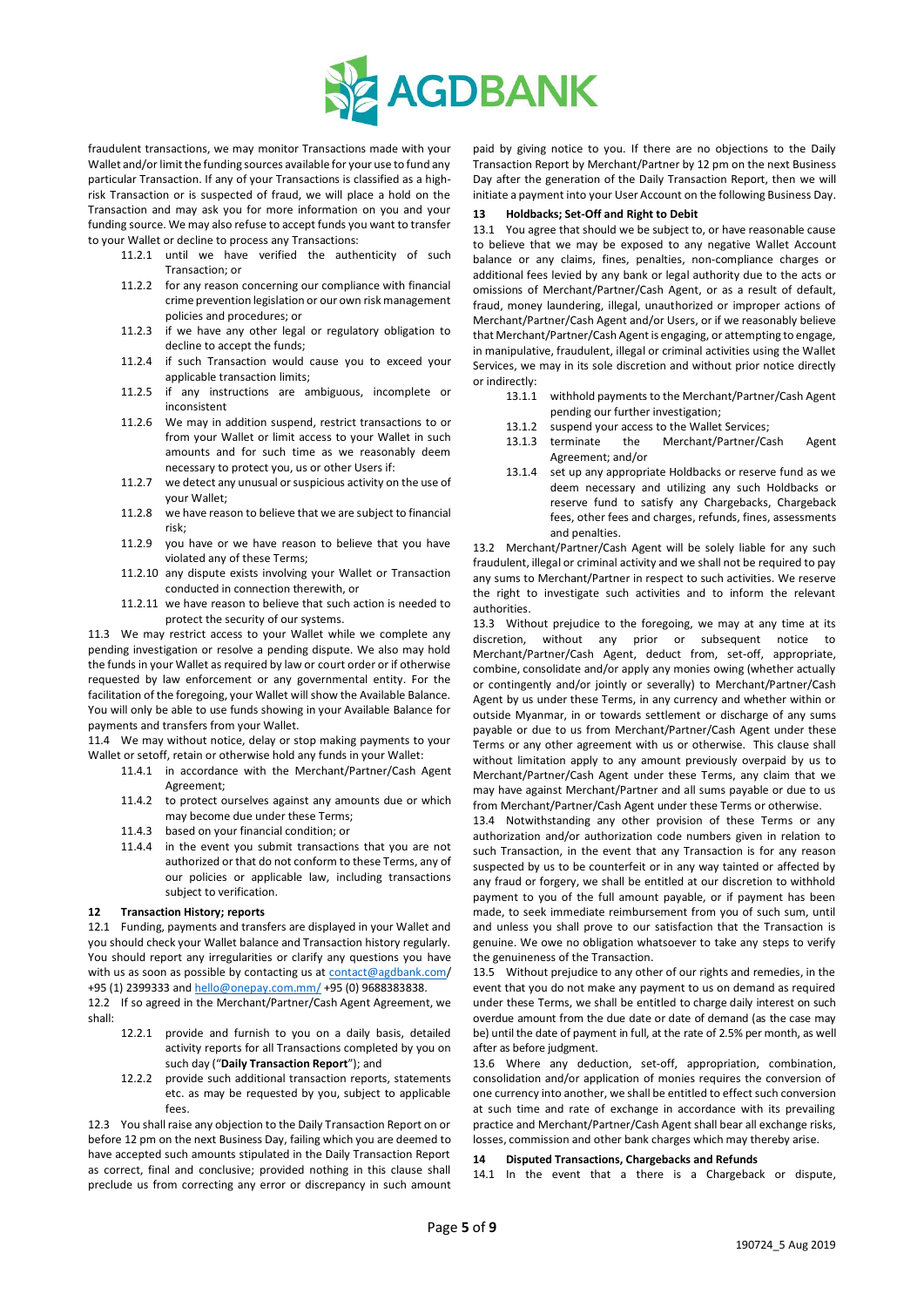

Merchant/Partner/Cash Agent agree and acknowledge that it is your sole responsibility to manage and deal with the dispute.

14.2 If you and the Customer are unable to arrive at a satisfactory resolution of such dispute within a period of fourteen (14) days after such time when the dispute is first raised by Customer, you acknowledge that we shall be entitled in our sole discretion to directly or indirectly make a direct credit to the disputing Customer for the disputed amount and a corresponding deduction of such disputed amount from any amounts payable to you. If the you and the Customer arrive at a settlement within the said fourteen (14) day period, then we shall deal with the disputed sums in accordance with such settlement.

14.3 Notwithstanding any other provision of this Agreement, we shall be entitled (by giving our reasons, but without the requirement to prove its reasons), to directly or indirectly refuse payment to Merchant/Partner/Cash Agent or initiate the Chargeback of payments from you (at your own cost) of all or part of the amount of any Transaction, in any situation where a dispute arises as to that Transaction (a "**Disputed Transaction**"), including under the following circumstances:

- 14.3.1 The Customer disputes the nature, quality, quantity, use or fitness of the goods sold and/or services rendered under the Transaction, or alleges that you have breached the terms of the contract of sale or service entered into between you and Customer or any representation or warranty made by you to the Customer;
- 14.3.2 the Customer disputes or denies that the Disputed Transaction was entered into by him, or that delivery of the goods sold and/or performance of the services rendered under the Disputed Transaction was received by him, or alleges that any payment instruction has been given or altered without his consent or authority;
- 14.3.3 the Disputed Transaction is void or voidable at law or the use of the Wallet Services or Other Payment Products or the performance of any person's obligations under such Disputed Transaction involves any illegal or unlawful act;
- 14.3.4 the Wallet Services used to effect the Disputed Transaction has been manipulated or is counterfeit or the Customer alleges that the Disputed Transaction is in any way fraudulent or tainted or affected by fraud or forgery, whether or not you are aware of this;
- 14.3.5 the Transaction is not submitted to us for settlement by you;
- 14.3.6 payment in relation to the Transaction has been mistakenly or wrongly made;
- 14.3.7 you do not furnish to us the original or copy or printout of any statement, bill or invoice or other document or record relating to the Transaction upon request as required by us;
- 14.3.8 in seeking authorization for a Transaction, the User Account particulars and information and/or any other details were given to us incorrectly (whether or not as a result of the fault or neglect of Merchant/Partner);
- 14.3.9 a Chargeback relating to the Transaction is received by the Bank or the Bank refuses for whatever reason to honour any Transaction;
- 14.3.10 we are of the opinion that there is any fraud, forgery or suspicious circumstances surrounding any Transaction;
- 14.3.11 there has been a breach by you of any other of your obligations under this Agreement, or of any security measures or guidelines issued by us or of any other agreement entered into between you and us, or of any other obligation whatsoever owed by you to us, whether or not related to this Merchant/Partner/Cash Agent Agreement; or
- 14.3.12 after a holistic consideration, we are of the opinion that Merchant's/Partner's financial condition, or business prospects and other relevant non-financial factors, has been or may be adversely affected, such that Merchant/Partner may not be able to perform any of its

obligations under this Merchant/Partner/Cash Agent Agreement to the Users, the Customers or to us.

14.4 You further acknowledge that you may be subject to additional charges in case of Chargebacks or where payment is declined.

14.5 The Merchant/Partner agrees to process returns of and provide refunds and adjustments for products and/or services sold and payment collected from Users in accordance with the OnePay T&C.

# **15 Unauthorised access to your Wallet Account**

15.1 You should contact us immediately at [contact@agdbank.com/](mailto:contact@agdbank.com) +95 (1) 2399333 an[d hello@onepay.com.mm/](mailto:hello@onepay.com.mm/) +95 (0) 9688383838 if you think that:

- 15.1.1 your Wallet Account has been accessed without your authorization;
- 15.1.2 a Transaction that you did not authorize has occurred;
- 15.1.3 a Transaction has been processed incorrectly to or from your Wallet Account.
	- (each, an "**Error**").

15.2 While we will take reasonable steps to block unauthorized access to your Wallet Account, you will remain financially responsible for any use of your Wallet Account even after you properly notify us of the loss or compromise.

15.3 If you give someone access to your User Account and/or Wallet Account and that person conducts Transactions without your authorization, these Transactions are not considered Errors, unless you are the victim of a phishing attack or similar exploit. We must hear from you within as soon as possible, and in any case within 30 days of the date of the suspected Error.

- 15.4 When you notify us of the suspected Error, please provide:
	- 15.4.1 Your name and User Account/Wallet Account number, 15.4.2 The nature of the suspected Error and why you believe it is an Error; and
	- 15.4.3 The value in Myanmar Kyat of the suspected Error.

15.5 We will determine whether an Error occurred as soon as reasonably practicable after you notify us. Where an Error has occurred solely due to reasons attributable to us and you have notified us promptly, we will correct any Error promptly. In such event, you authorize us to initiate debit or credit Transactions to correct such Error, provided that any such correction is made in accordance with Applicable Laws.

15.6 We reserve the right to reverse a payment where the payer or the payer's bank has reversed (or is reasonably likely to reverse) a payment to your Wallet Account. In the event that any Transaction is subject to a reversal, we will deduct the amount of such reversed Transaction from your Available Balance. You authorise us to credit your linked Bank Account or linked Card to complete such reversal Transaction. If your Available Balance is insufficient to cover the reversal, we reserve the right to require repayment from you. You agree to indemnify us against any claims, fees, fines, penalties, and other liability incurred by us in connection with any such reversals.

# **16 Fees & Commission**

16.1 We reserve the right to charge reasonable fees or charges for the Wallet Services provided to you and/or charge commissions for the amounts of any Transactions made through your Wallet Account as stipulated in the Merchant/Partner/Cash Agent Application and may at our discretion, change, amend, increase, or reduce such fees, charges or commission by notice to you from time to time. You agree to pay all applicable fees, charges and commissions whenever you use the Wallet Services. All such fees, charges, commissions and payments collected or paid through the Wallet Services are denominated in Myanmar Kyat.

16.2 To the extent permitted by law, we may set off against the Available Balance in your Wallet Account or debit your linked Card or Bank Account for any obligation you owe us under these Terms, including without limitation any fees, charges or commissions as mentioned above ("**Deductions**"). All Deductions are charged at the time we process a Transaction and are deducted first from the transferred or collected funds and thereafter from your Available Balance.

16.3 If you are an Authorised Cash Agent, we shall credit your Wallet with such fees and at such intervals as agreed in the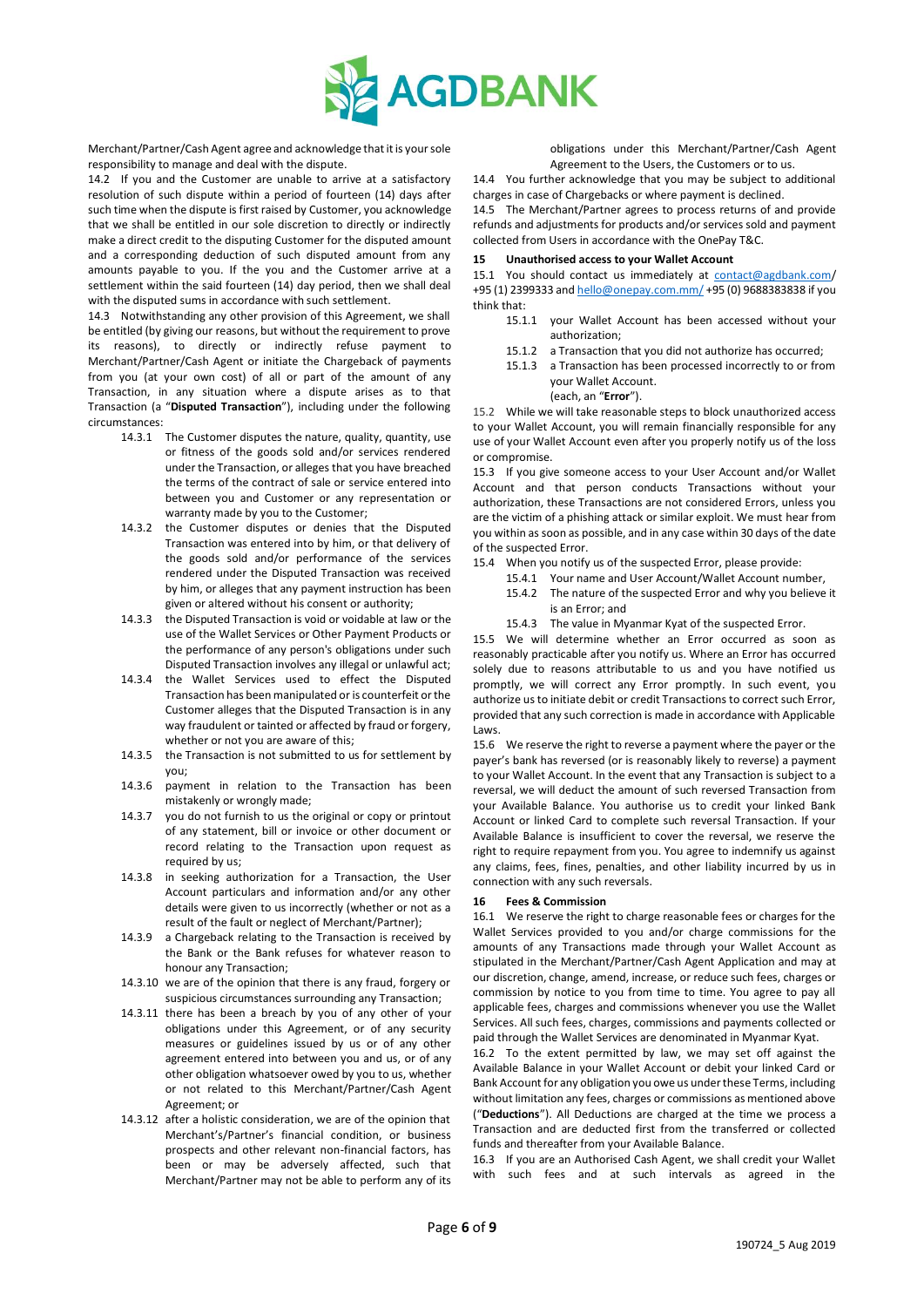

Merchant/Partner/Cash Agent Application ("**Cash Agent Fees**"). Save for the Cash Agent Fees, no other payment of whatever nature shall be payable by us to the Authorised Cash Agents. The Authorised Cash Agent Fees shall be inclusive of all taxes, levies or charges which may be incurred or paid by the Authorised Cash Agent as a result of their provision of the Cash Agent Services.

# **17 Settlement of Transactions; Charges and Payment**

17.1 Merchant/Partner/Cash Agent shall submit all Transactions to OnePay and/or the Bank via the System for settlement at such regular intervals specified by OnePay and/or the Bank. Subject to the provisions of these Terms, OnePay shall, during the term of these Terms, cause such Transactions to be processed and cause the Bank to effect payment to your User Account, such sums as specified in the Merchant/Partner/Cash Agent Application.

17.2 All payments to and from the User Account shall be made in Myanmar Kyat.

## **18 Customer Fees**

Merchant/Partner/Cash Agent acknowledges that in the course of providing the Wallet Services, we may charge Customers such fees as may be determined by us in our sole discretion from time to time ("**Customer Fees**"). Such Customer Fees shall not affect the sums due to the Merchant/Partner/Cash Agent and may not be set off by Merchant/Partner/Cash Agent against sums owed to us, and we shall not be required to account to the Merchant/Partner/Cash Agent for such Customer Fees.

## **19 Inactive Accounts**

19.1 If you have not entered into any Transaction for a continuous period of not less than six (6) months or as prescribed by us from time to time, we will, for your own protection, deem your Wallet Account and/or Wallet to be no longer in use, and we will deactivate your User Account and/or Wallet Account. If you want to re-activate your User Account and/or Wallet Account subsequently, we may charge you a reasonable fee for the re-activation.

#### **20 Marketing and Promotions**

20.1 We may from time to time run campaigns/contests or promotions with other third parties in relation to the Wallet Services, which may be available to Users (collectively, "**Promotions**"). Additional terms may apply to such Promotions. If the additional terms for a Promotion conflicts with these Terms, the additional terms applicable to the Promotion will prevail. If any points, vouchers, discount codes or any value in whatever form are awarded by us to you in connection with any Promotions, you acknowledge that such points cannot be withdrawn as cash.

20.2 Unless otherwise notified by you, you agree that we may send you notifications relating to promotional and marketing activities from time to time.

# **21 Taxes**

21.1 It is the responsibility of the Merchants/Partners/Cash Agents to determine what, if any, taxes apply to the payments you make and receive via the Wallet Services, and it is your responsibility to collect, report and remit the correct tax to the appropriate tax authority. You shall be responsible for the payment of all taxes applicable to the conduct of Merchant's/Partner's/Cash Agent's business, including any and all sales, use or any other taxes related to the Merchant/Partner Offerings and/or the Cash Agent Services.

21.2 If we are required by tax authorities to withhold taxes on your behalf, we reserve the right to deduct any such taxes from amounts due to you and to remit such amounts to the appropriate tax authority. We may also be required to report the withholding tax payments to the tax authorities. We shall provide evidence of payment of withholding taxes to you no later than sixty (60) days after payment of the withholding taxes.

# **22 Intellectual Property Rights**

22.1 We and/or our licensors are the exclusive owner(s) of all right, title, and interest in and to all intellectual property with respect to the Wallet Services ("**IPR**"). You are granted a limited license to use the IPR for accessing the Wallet Services and subject to our prior approval, for

promotional and marketing activities in connection with your business or commercial enterprise, and for no other purpose.

22.2 All Intellectual Property Rights (including all copyright, patents, trademarks, service marks, trade names, and information content accessed as part of the Wallet Services, any database operated by us and all the design, text and graphics, software, photos, video, music, sound, and their selection and arrangement, and all software compilations, underlying source code and software (including applets and scripts) are owned by and shall remain our property or that of our licensors or business partners (as the case may be). You shall not, and shall not attempt to, obtain any title to any such intellectual property rights. Save as expressly permitted under these Terms, you shall have no right to use or display the name, trademarks, logos, service marks of the Bank or to publish, manipulate, distribute or otherwise reproduce, in any format, any of the content or copies of the content supplied to you through the Wallet Services. Nothing in these conditions shall be understood as conferring any rights of use in relation to any trademarks associated with the Wallet Services.

22.3 Any material you transmit or post or submit to us in connection with the Wallet Services shall be considered (and we may treat it as) nonconfidential and non-proprietary, subject to our obligations under the Privacy Policy. You grant us a royalty-free, perpetual, irrevocable, nonexclusive right to use, copy, modify, adapt, translate, publish and distribute world-wide any such material.

## **23 Advertisements and Third party links**

23.1 You may see advertisements and links to other third party websites or applications which are not maintained by us in the course of using the Wallet Services. We are not responsible for the contents of any third party websites and shall not be liable for any loss, damages or injury arising from the access to and use of contents of those third party websites. It is your responsibility to check the privacy policies and terms of service and usage of all third party sites that you visit prior to downloading or using any such third party applications or websites.

23.2 Any links to other websites or applications are provided as a convenience to you and do not imply our endorsement of the linked websites/applications or association with their operators. We disclaim all responsibility and liability for the use of linked websites/applications, which you access and use at your own risk.

#### **24 Disclaimers**

24.1 All information and/or materials accessed or provided to you via Wallet Services is only of general informational value and does not in any way constitute advice or an approval, recommendation, endorsement or sponsorship by us. While every effort has been made to make such information and/or materials as complete and as accurate as possible, we do not warrant or represent the accuracy, correctness or completeness of any of the data or information contained in the Wallet Services, including those provided by Users or other third parties. Accordingly, we are not responsible for any errors (including manifest and typographical errors), any interruptions (whether due to any (temporary and/or partial) breakdown, repair, upgrade or maintenance of our website or otherwise), inaccurate, misleading or untrue information or non-delivery of information. You should make your own evaluation of the accuracy or completeness of any information, opinion, advice or other content available through the Wallet Services.

24.2 You acknowledge that your use of the Wallet Services is at your sole risk and discretion. All materials, information, products, services, software and other content contained in the Wallet Services, or obtained from a linked site is provided "as is" without warranty or conditions of any kind, whether express or implied (including but not limited to, the implied warranties or conditions of merchantability and fitness for a particular purpose, non-infringement, security or accuracy). You assume total risk and responsibility for your use of the Wallet Services provided, including the submission of any personal information. Except as expressly stated in these Terms, all warranties, conditions and other terms, whether express or implied, by statute, common law or otherwise are hereby excluded to the fullest extent permitted by law.

24.3 We do not warrant or represent that your access to and/or use of the Wallet Services will be uninterrupted (whether due to any temporary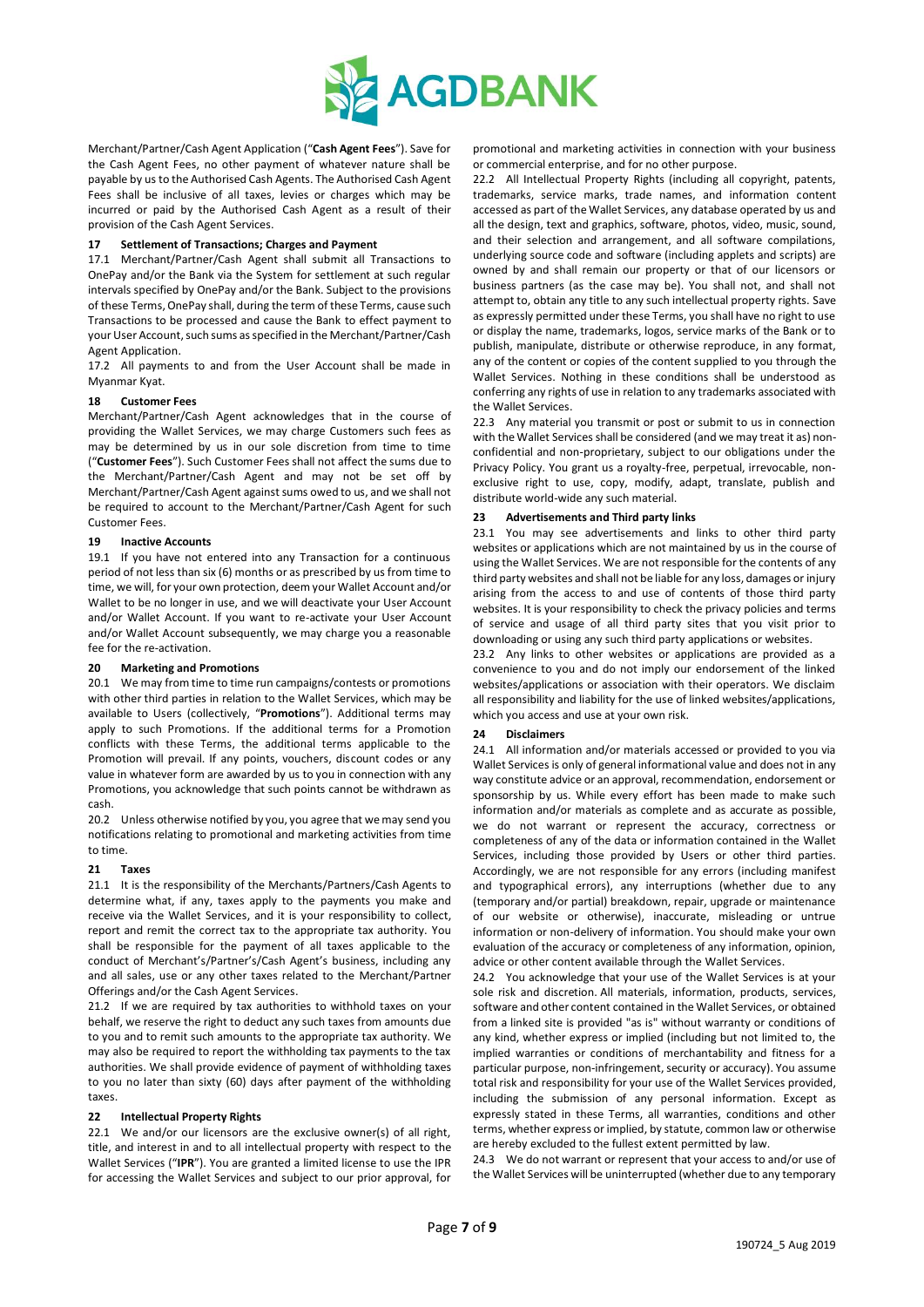

and/or partial breakdown, repair, upgrade or maintenance of the Wallet Services or otherwise) or error-free or that any information, data, content, software or other material accessible through the Wallet Services will be free of bugs, viruses, worms, Trojan horses or other harmful components.

24.4 You acknowledge and understand that your access to the Wallet Services are dependent on internet connection (and in case of mobile, mobile phone connection) and that we shall not be responsible and you will be solely responsible for all liability arising from including but not limited to any loss or interruption of the Wallet Services or the unavailability of Wallet Services due to disruption of mobile or internet services. We specifically disclaim compatibility between the Wallet Services and any software or hardware other than the Application.

## **25 Exclusion and limitation of liability**

25.1 We are not liable for any injury, loss, claim, damage, including those based in negligence, whether actual, incidental, special, indirect, exemplary, punitive or consequential (including lost profits or other special damages) which arises out of or is in any way connected with any of the following:

- 25.1.1 your access or use of the Wallet Services;
- 25.1.2 data, information or material contained in the Wallet Services;
- 25.1.3 submission of any personal or business information, including Bank Account and Card details or any unauthorised access to your personal or business information;
- 25.1.4 any technical errors, unavailability of the Wallet Services to you in whole or in part or any failure or delay in any way connected with the use of the Wallet Services because of the global computer network, ancillary equipment or technology or any other circumstances;
- 25.1.5 any corruption of data, delay or failure to complete Transactions where that failure is due to circumstances beyond our control; and
- 25.1.6 any unauthorised access, alteration of your transmission or data, any material or data sent or received or not sent or received, any breach of security into the Wallet through the global computer network or any Transactions entered into through the Wallet Services.

25.2 Nothing in these Terms shall exclude or limit our liability for death or personal injury arising from our negligence, fraudulent misrepresentation, and misrepresentation as to a fundamental matter or any other liability which cannot be excluded or limited under applicable law.

## **26 Force Majeure**

26.1 No party shall be in breach of its obligations under these Terms if it is unable to perform its obligations under these Terms (or any part of them) as a result of occurrence of a Force Majeure Event.

26.2 If a Force Majeure Event occurs which causes any Party to be unable to perform any of its obligations under these Terms, the affected Party shall forthwith notify the other Party as soon as practicable thereafter of the occurrence of that Force Majeure Event and shall use all endeavours to mitigate any delay or interruption to the performance of its obligations hereunder and shall resume performance as soon thereafter as is reasonably practicable.

## **27 Indemnity**

27.1 You agree to indemnify and hold us, and our respective affiliates, officers, directors, employees and agents harmless with respect to any claims (including third party claims, actions and/or demands (including all costs, charges and expenses arising thereof) resulting from or in connection with:-

- 27.1.1 your breach of the Merchant/Partner/Cash Agent Agreement or your negligence or wilful default or that of any other person using your User Account and/or Wallet Account;
- 27.1.2 claims relating to any taxes chargeable or payable on Transactions;
- 27.1.3 any fraudulent, improper, unauthorized, illegal and/or

fraudulent Transactions; or

27.1.4 your misuse of any of the content, information or material provided by us or that is made available to you in connection with the Wallet Services

## **28 Merchant/Partner/Cash Agent's User Data responsibilities**

28.1 Merchant/Partner/Cash Agent acknowledges that any User Data it collects, has access to or which is provided to it in connection with or relating to Users or otherwise, are to be used solely for the purposes of or in connection with the delivery or fulfilment of products and/or services sold or provided via the Application. As between Merchant/Partner and us, all User Data and all rights of whatever nature in and/or in relation to it shall at all times be and remain the sole property of OnePay and/or the Bank and we hereby reserve all rights which may subsist in the User Data. We hereby grant Merchant/Partner a non-exclusive, non-transferable limited license to use User Data as provided in the Daily Transaction Reports, other transactions reports and statements, solely in the aggregate form for internal analysis and reporting purposes.

28.2 Merchant/Partner/Cash Agent shall not use, reproduce, sell, broker, retain or otherwise disclose any User Data to any third party, in whole or in part, for any purpose except as expressly permitted in the Agreement and/or these Terms or required by applicable law.

28.3 Merchant/Partner/Cash Agent shall indemnify and hold OnePay and/or the Bank, and their respective directors, officers, employees and agents harmless from and against all claims and expenses, including legal fees, arising out of or related to any breach of the foregoing provisions of this clause.

- 28.4 Merchant/Partner/Cash Agent agrees to:
	- 28.4.1 take all precautions (having regard to the nature of its obligations in the Merchant/Partner/Cash Agent Agreement and these Terms) to preserve the integrity of the User Data and to prevent any corruption or loss of the User Data;
	- 28.4.2 take such steps as are necessary to ensure that, in the event of any corruption or loss of User Data howsoever caused, it is in a position to restore or procure the restoration of such User Data; and
	- 28.4.3 at our request of in the event of any corruption or loss of User Data and without prejudice to any other remedies that may be available to us either under these Terms or otherwise, restore or procure the restoration of the User Data to its state immediately prior to the said corruption or loss.

## **29 Merchant/Partner/Cash Agent's Data Protection responsibilities**

29.1 Where Personal Data is collected, disclosed, used or processed by the Merchant/Partner/Cash Agent, Merchant/Partner/Cash Agent agrees that it shall:

- 29.1.1 process Personal Data in accordance with our instructions from whether general or specific in nature as set out in these Terms or as otherwise notified by us in writing from time to time;
- 29.1.2 process the Personal Data to the extent, and in such manner, as is necessary for the performance of this these Terms or as required by any law and/ or regulations in force;
- 29.1.3 ensure the reliability of any personnel having access to the Personal Data;
- 29.1.4 take appropriate technical and organisational measures to protect the Personal Data against any loss, misuse, modification, unauthorised or accidental access or disclosure, alteration of destruction, including by ensuring a level of security appropriate to the harm that might result from said acts and appropriate to the nature of the Personal Data;
- 29.1.5 permit us and/or our representatives, to inspect and audit your data processing activities to ensure compliance with applicable Data Protection Laws and this Clause;